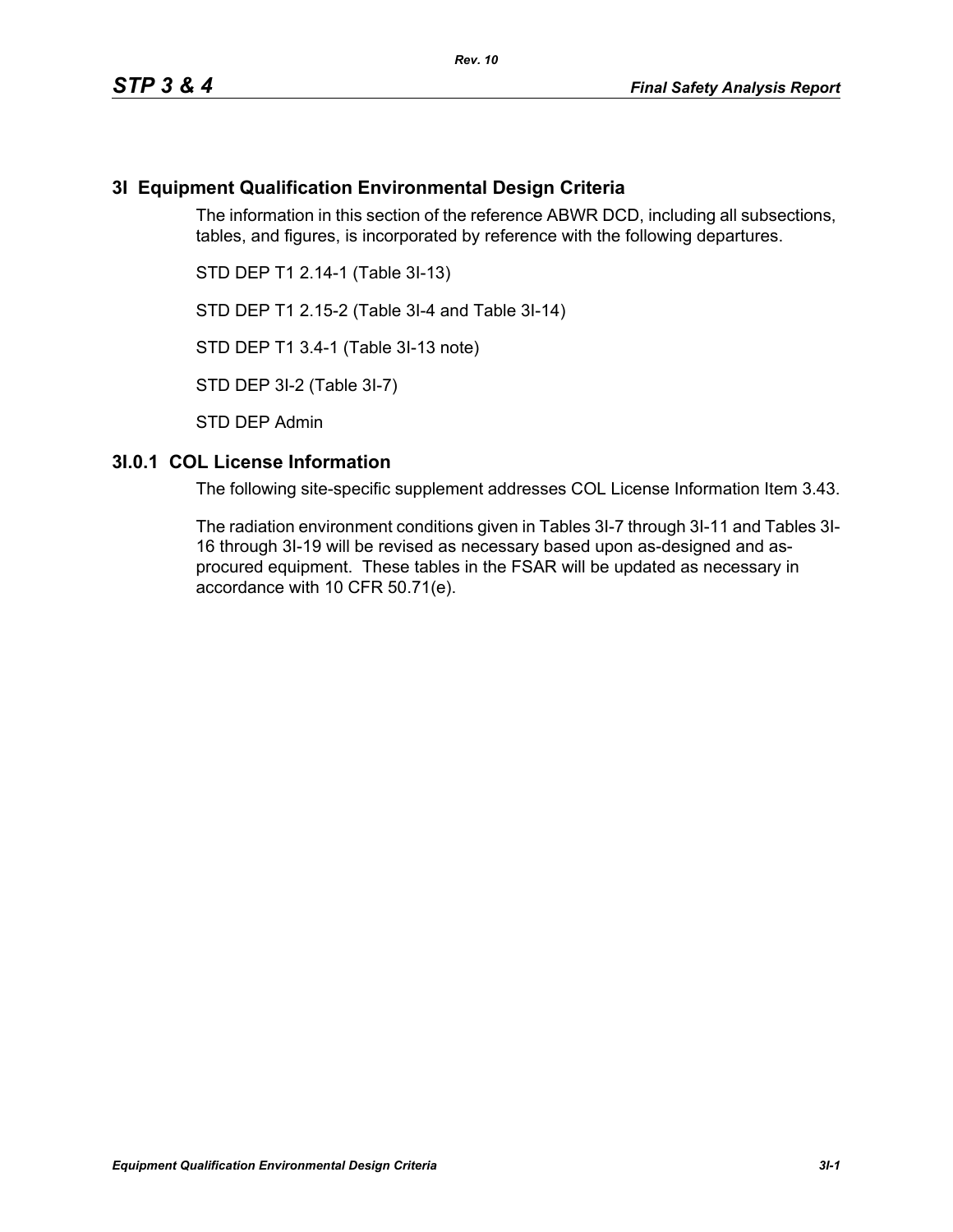# **Table 3I-4 Thermodynamic Environment Conditions Inside Reactor Building (Outside Secondary Containment) Plant Normal Operating Conditions**

| <b>Plant Zone/Typical Equipment</b>        | Pressure <sup>1</sup><br>kPaG | <b>Temperature</b><br>°C | <b>Relative</b><br><b>Humidity</b> |  |
|--------------------------------------------|-------------------------------|--------------------------|------------------------------------|--|
|                                            |                               | Max 50 60                | Max 90                             |  |
| Diesel generator rooms [Figs. 1.2-8/9.5-6] |                               | Min 10                   | Min 10                             |  |

## **Table 3I-13 Thermodynamic Environment Conditions Inside Reactor Building (Secondary Containment) Plant Accident Conditions1 (Continued)**

|                                                                                                                                                                                                        |                                                                                        |                                     | Time <sup>2</sup>                   |                          |                   |
|--------------------------------------------------------------------------------------------------------------------------------------------------------------------------------------------------------|----------------------------------------------------------------------------------------|-------------------------------------|-------------------------------------|--------------------------|-------------------|
| <b>Plant Zone/Typical Equipment</b>                                                                                                                                                                    |                                                                                        | 1 (h)                               | 6(h)                                | 12(h)                    | $100$ (day)       |
| <b>FCS<sup>6</sup> valves including</b><br><b>Isolation valve (recombiner</b><br>instrument, controls), electrical<br>equipment (power source<br>$\text{cable}$<br><del>cabicoj įrigo. 1.2 oro.2</del> | Temperature (°C)<br>Pressure (kPaG)<br>$H$ umidity ( $0/1$<br><del>iummuity 1701</del> | 420<br>$102.97^{3}$<br><b>Steam</b> | 420<br>$102.97^{3}$<br><b>Steam</b> | 66<br><u>3.43</u><br>400 | 66<br>0<br>90 max |

4. *Safety-related motor control centers, power centers, metal clad switchgear, and remote multiplexing units* digital logic controllers *in the reactor building are located outside the secondary containment in the emergency electrical equipment rooms.*

#### **Table 3I-14 Thermodynamic Environment Conditions Inside Reactor Building (Outside Secondary Containment) Plant Accident Conditions**

| <b>Plant Zone/Typical Equipment</b>       | Pressure <sup>1</sup><br>kPaG | <b>Temperature</b><br>°C | <b>Relative</b><br><b>Humidity</b> |  |
|-------------------------------------------|-------------------------------|--------------------------|------------------------------------|--|
|                                           |                               | Max 50 60                | Max 90                             |  |
| Diesel generator room [Figs. 1.2-8/9.5-6] |                               | Min 10                   | Min 10                             |  |